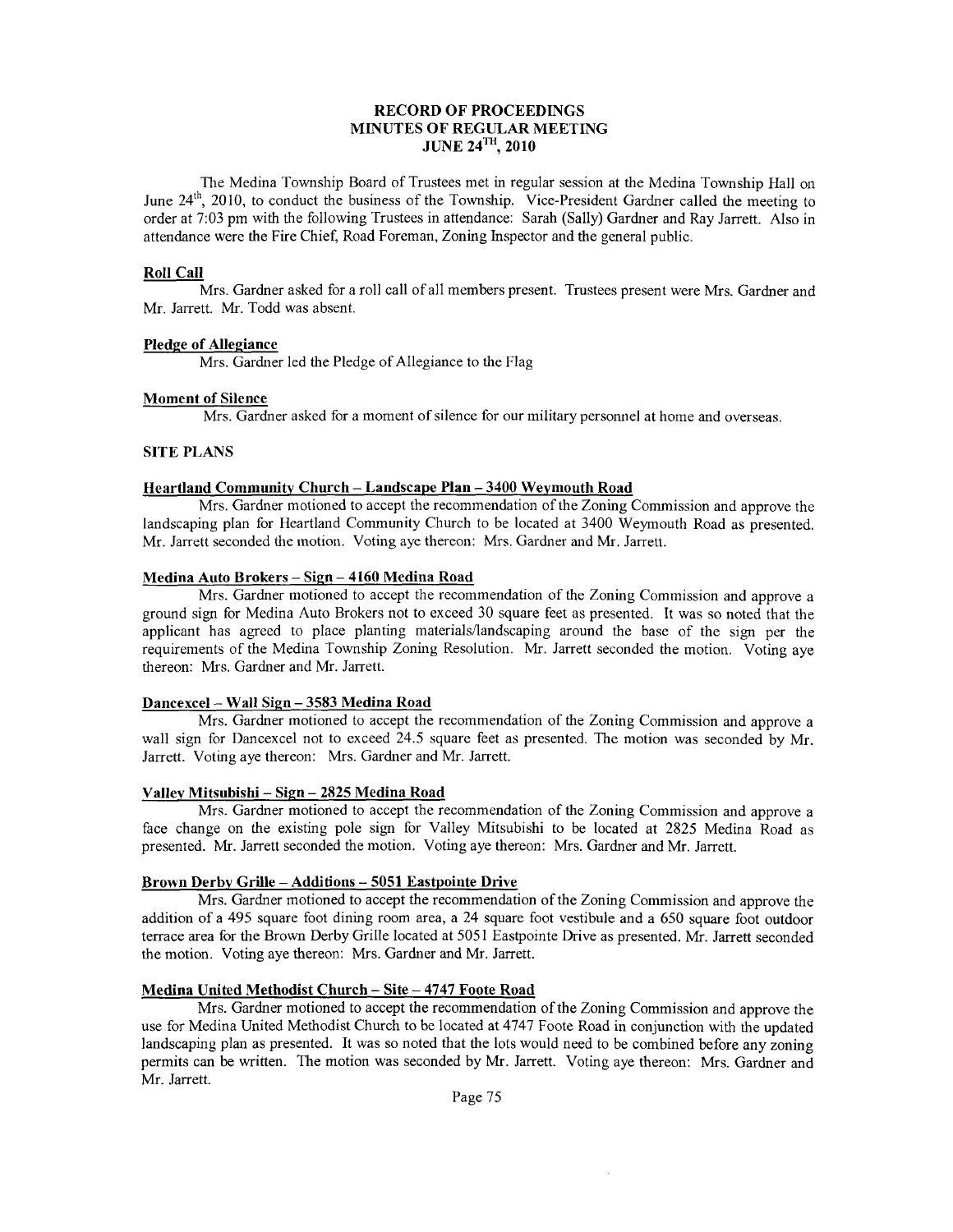#### TM6/24/10

#### SITE PLANS CON'T

#### Asian Martial Arts - Use - SP - Fenn Crossings

Mrs. Gardner motioned to accept the recommendation of the Zoning Commission and approve the use for Asian Martial Arts indicated on site plan SP in the shopping complex known as Fenn Crossings. Mr. Jarrett seconded the motion. Voting aye thereon: Mrs. Gardner and Mr. Jarrett.

#### Asian Martial Arts - Use - SPIA - Fenn Crossings

Mrs. Gardner motioned to accept the recommendation of the Zoning Commission and approve the use for Asian Martial Arts indicated on site plan SPIA in the shopping complex known as Fenn Crossings. Mr. Jarrett seconded the motion. Voting aye thereon: Mrs. Gardner and Mr. Jarrett.

#### Fenn Road Crossings - Identification Sign - 3823-3839 Pearl Road

Mrs. Gardner motioned to accept the recommendation of the Zoning Commission and approve the identification sign for Fenn Crossings not to exceed 75 square feet in size and 21.7 feet in height. The two existing signs on the site must be taken down before the new identification sign is erected. Mr. Jarrett seconded the motion. Voting aye thereon: Mrs. Gardner and Mr. Jarrett.

#### Medina Creative Housing Update

Mrs. Strogin gave an update on Medina Creative Housing's Covenants and Restrictions stating that she hadn't heard anything from Mr. Thorne since her meeting with him regarding a letter he was to send. He did send a 3 page letter and e-mailed Mrs. Strogin a copy of the June 3, 2010, letter. Medina Creative Housing responded and it still was not correct. Mr. Thorne sent another letter today, Jun 24, asking them to confirm because there are still issues with the main document. The document they filed in December 2009, without anyone reviewing it had huge errors. Medina Creative Housing is the one holding up the document not the Township.

#### OTHER BUSINESS

#### Approval of Accounts Pavables

Mrs. Gardner motioned to approve warrants #20955 to #21005 totaling \$42,468.41. Mr. Jarrett seconded the motion. Voting aye thereon: Mrs. Gardner and Mr. Jarrett.

#### Approval of Pavroll

Mrs. Gardner motioned to approve payroll check #14130 to #14149 in the amount of \$24,825.36 with \$3,453.38 going to Deferred Compensation, garnishment fees, OPERS, post health tax and union dues. Mr. Jarrett seconded the motion. Voting aye thereon: Mrs. Gardner and Mr. Jarrett.

#### Appropriation Changes

Mrs. Gardner motioned to approve the increases of the appropriations in the General Fund in the amount of \$9,723.25 as presented (document dated 6/24/10). Mr. Jarrett seconded the motion. Voting aye thereon: Mrs. Gardner and Mr. Jarrett.

#### **Supplemental Appropriations**

Mrs. Gardner motioned to approve the Supplemental Appropriations changes as presented (Date 6123/10). Mr. Jarrett seconded the motion. Voting aye thereon: Mrs. Gardner and Mr. Jarrett.

#### Approval of Super Blanket

Mrs. Gardner motioned to approve a Super Blanket in the amount of \$3,500.00 for Other Professional and Technical Services. Mr. Jarrett seconded the motion. Voting aye thereon: Mrs. Gardner and Mr, Jarrett.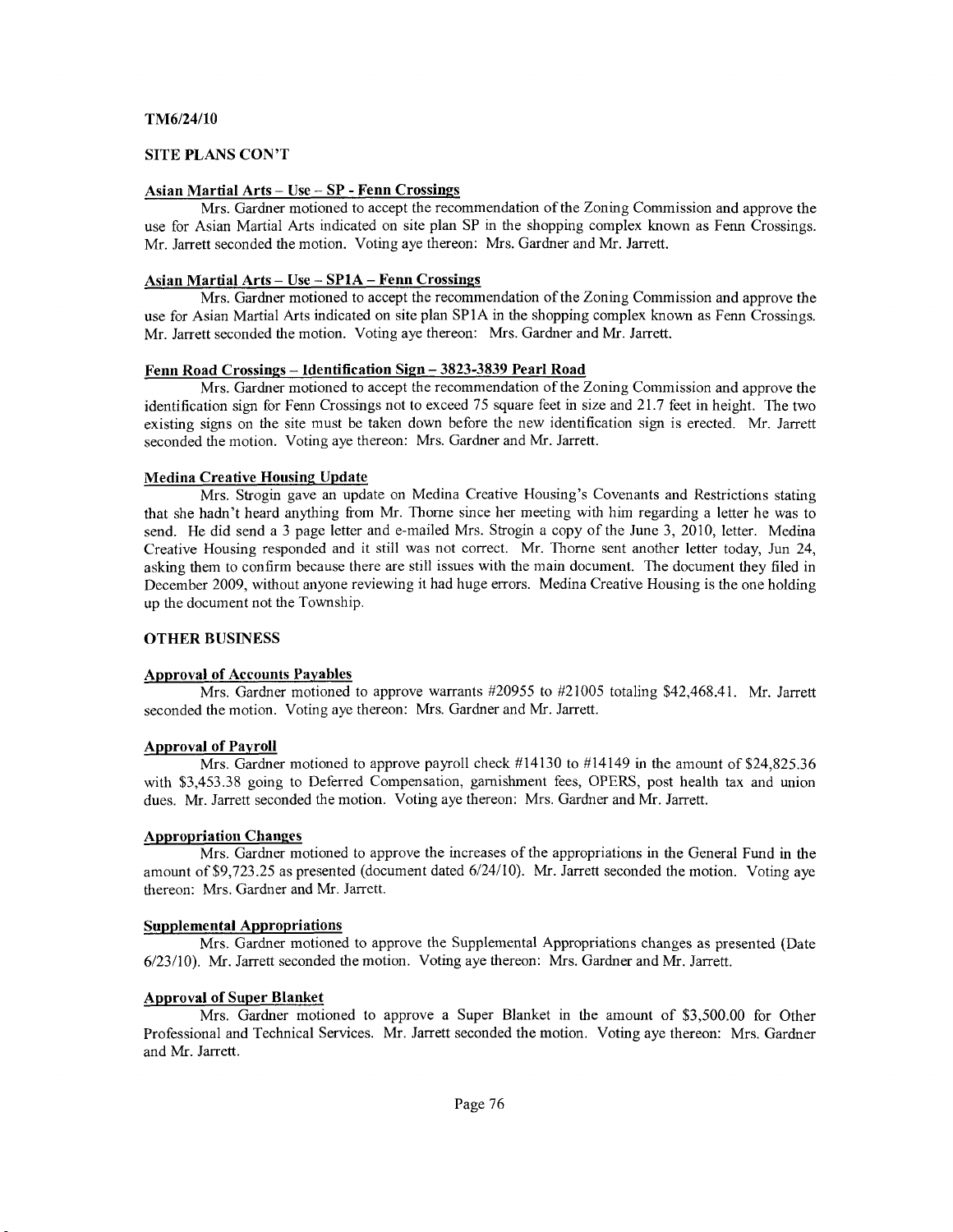#### TM6/24/10

#### Department Purchase Order

Mrs. Gardner motioned to approve the purchase order requisition to W. W. Williams in Brunswick for the repairs for annual vehicle inspection for tanker 202 in the amount of \$3,395.02. Mr. Jarrett seconded the motion. Voting aye thereon: Mrs. Gardner and Mr. Jarrett.

#### REPORTS

#### May Road Department Report

Road Foreman, Denny Miller, reported that for the month of May 2010, they cleaned and maintained buildings, equipment and vehicles; installed, repaired and replaced signs as needed; put up some "Welcome to Medina" signs; mowed roadsides; helped with Pick-it-up-Day; cleaned up yard waste dumped in River Trace; cleaned off catch basins; took out dead trees by township hall; pulled weeds in planters.

Mrs. Gardner motioned to approve the May Road Deparnnent Report. Mr. Jarrett seconded the motion. Voting aye thereon: Mrs. Gardner and Mr. Jarrett.

#### Resignation of Joshua Freet from Fire Department

Chief Crumley read the resignation letter from Probationary Firefighter, Joshua Freet. Mrs. Gardner motioned to accept the resignation letter from Joshua Freet. Mr. Jarrett seconded the motion. Voting aye thereon: Mrs. Gardner and Mr. Jarrett.

#### OLD BUSINESS

#### Nettleton Road Culvert Proiect. Township Newsletter and Police Department Policies & Procedures Manual

Mrs. Gardner tabled the above mentioned items until Mr. Todd returns.

#### NEW BUSINESS

There was no new business.

#### PUBLIC COMMENT

Mrs. Gardner motioned to open the floor for public comment. Mr. Jarrett seconded the motion. Voting aye thereon: Mrs. Gardner and Mr. Jarrett.

Boris Williams (2875 Cynthia Drive) asked what the status of the balloons on top of the Doraty building was. Mrs. Gardner said violation notices are being sent out and, at ftis point in time, Counsel has recommended that the particulars of this case not be discussed stating Client/ attorney privilege.

Mrs. Gardner motioned to close the floor for public comment. Mr. Jarrett seconded the motion. Voting aye thereon: Mrs. Gardner and Mr. Jarrett.

Mrs. Gardner motioned to adjourn the Township meeting of June 24 at 7:43 pm. Mr. Jarrett seconded the motion. Voting aye thereon: Mrs. Gardner and Mr. Jarrett.

orge, Fiscal Officer

arah (Sally) Gardner

Page 77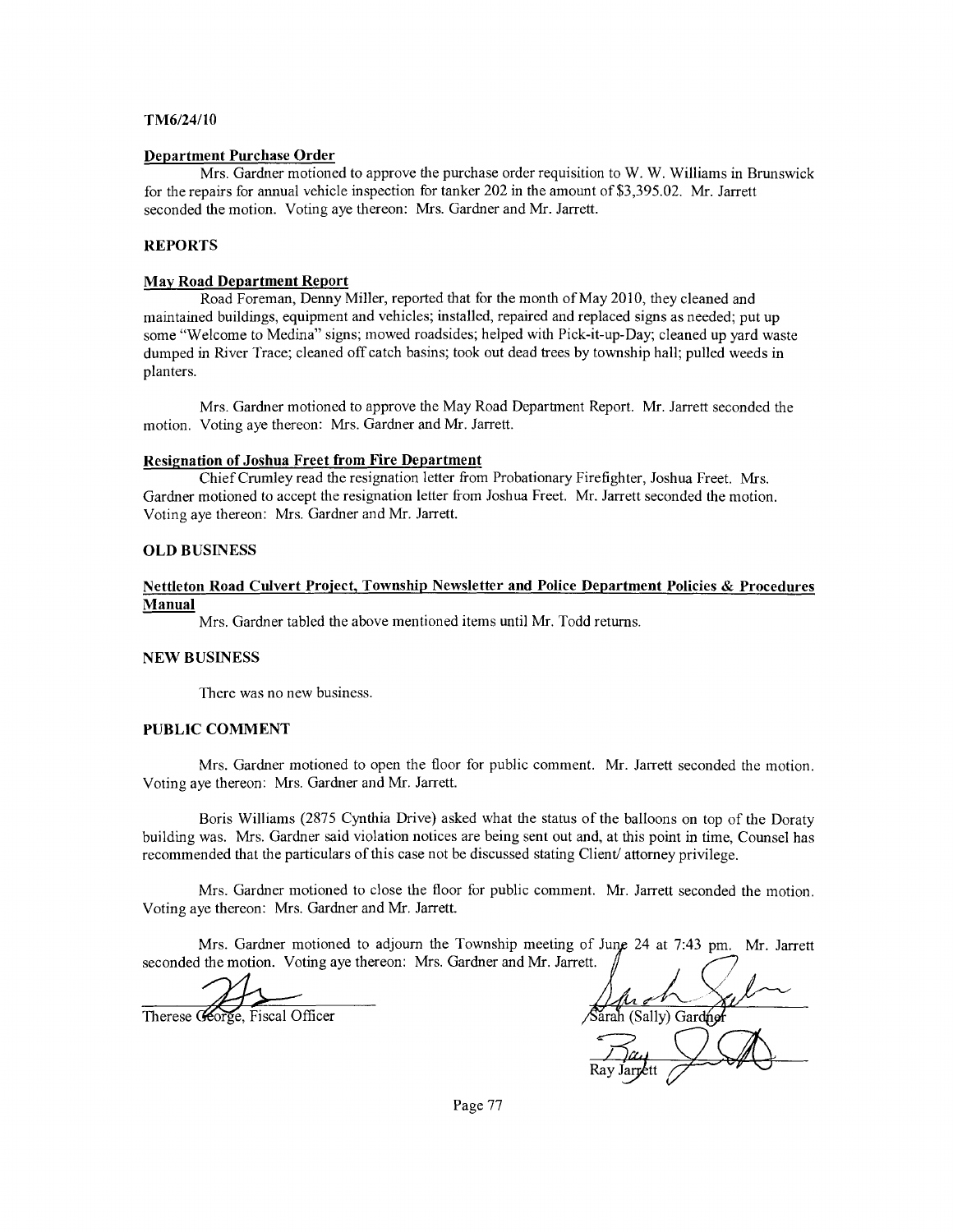### ROAD DEPT. REPORT MAY 2O1O

CLEANED AND MAINTAINED BUILDINGS, EQUIPMENT AND WHICLES

INSTALLED, REPAIRED AND REPLACED SIGNS AS **NEEDED** 

PUT UP SOME WELCOME TO TWP. SIGNS

MOWED ROADSIDES

COLD PATCHED ROADS

HELPED WITH PICK IT UP DAY

CLEANED UP YARD WASTE DUMPED IN RIWR TRACE

CLEANED OFF CATCH BASINS

TOOK OUT DEAD TREES BY TWP. HALL

PULLED WEEDS IN PLANTERS